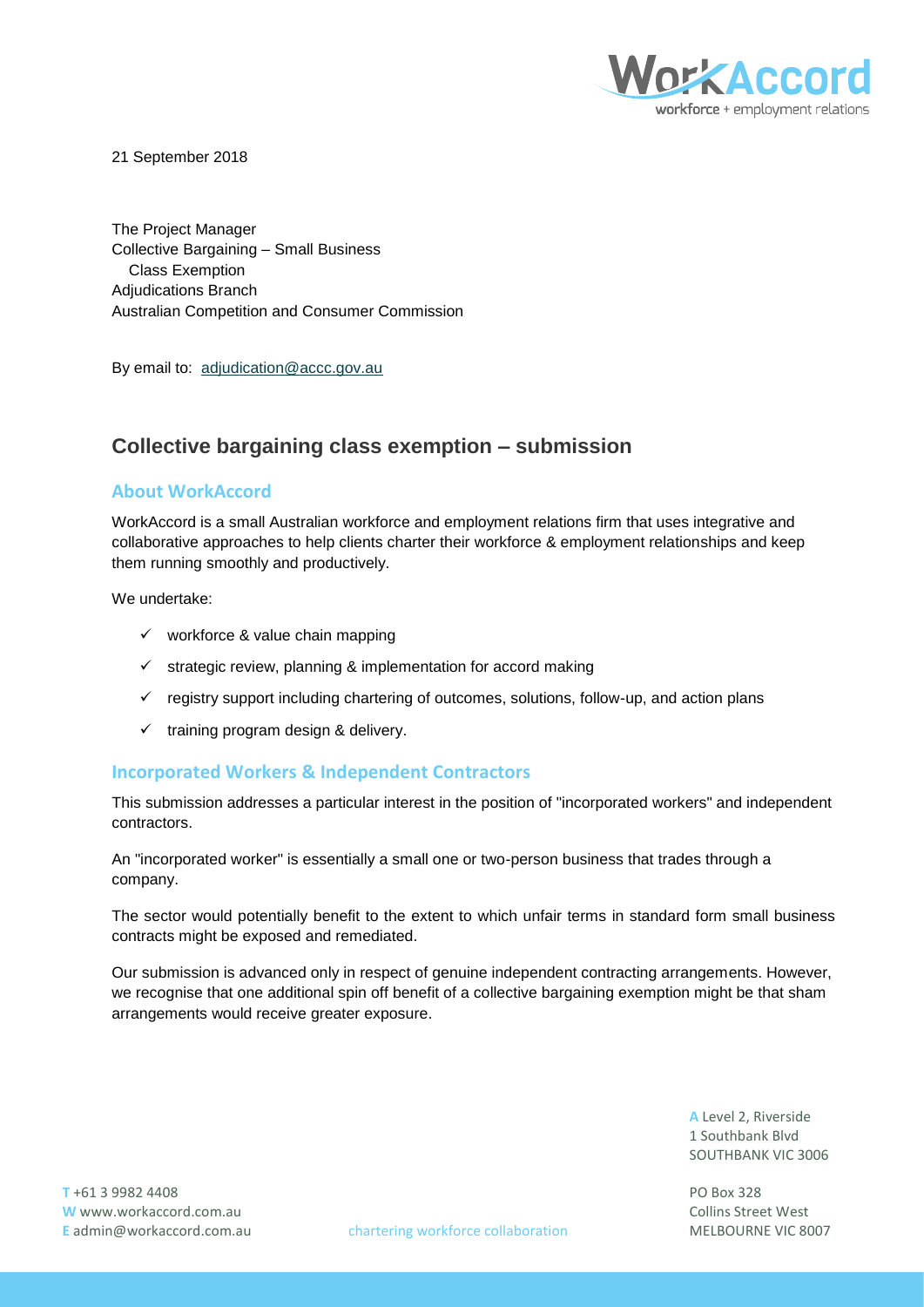### **Feedback**

**a. Should the class exemption only be available to collective bargaining groups below a certain size? For example, should it specify a limit on the number of businesses in any group, or their combined market share?**

There need be no limit on the size of the group because the target is not compelled to bargain with the group and no boycott is contemplated. In our submission, issues of group size will sort themselves out in the market as parties look to optimise their bargaining models and outcomes.

WorkAccord agrees with the Commission's statement about the difficulty of assessing market shares. The process of doing so may become unduly costly and will slow down the negotiation process. The issue should only in cases of market power abuse, which may be dealt with adequately under s. 46.

**b. Should the class exemption apply only where there is not common representation across collective bargaining groups?**

In our submission, the inbuilt protections of non-compulsion and no boycott, are sufficient to ameliorate the adverse risks of "pattern bargaining" on targets. The provisions of s.45 provide protection against substantial lessening of competition.

The benefits of pattern bargaining - understood in terms of efficiency and reduced bargaining costs - are more likely to be achieved by small business if there is no restriction on common representation. Indeed, for very small operators in a high-density industry such as IT contracting, restrictions on common representation may result in a shortage of available and sufficiently skilled bargaining agents.

**c. Should the class exemption allow the bargaining group to negotiate with both customers they sell to (joint supply) and with suppliers they buy from (joint procurement)?**

WorkAccord agrees with the Commission's starting position that the class exemption should cover collective bargaining with both customers and suppliers.

There is also a case to consider whether *triangulated* bargaining (bargaining with labour hire firms and hosts) and *vertical* bargaining (bargaining up layers of a labour contracting chain) might be permitted as a means of helping to ensure that supply models that engage the services of incorporated workers are sufficiently well-funded at source to enable the model to operate sustainably and without risk of exploitation.

**d. Should the class exemption exclude sharing of information or arrangements between members of the group that are not necessary to collectively bargain with a target?**

WorkAccord agrees with the Commission's starting position that information sharing beyond that necessary to engage in collective bargaining should not be allowed under any class exemption. Businesses wishing to engage in broader sharing of information would still be able to apply for authorisation for that conduct.

#### **e. Should other obligations apply?**

In our submission it should be a requirement to keep written records of composition and operation of the group; and to notify the Commission when the group is formed.

We would have reservations about a requirement to notify the target when the group is formed as this would provide too great an opportunity to disrupt the group before it initiates bargaining activity. There should, however, be a requirement to give a reasonable period of notice before commencing bargaining.